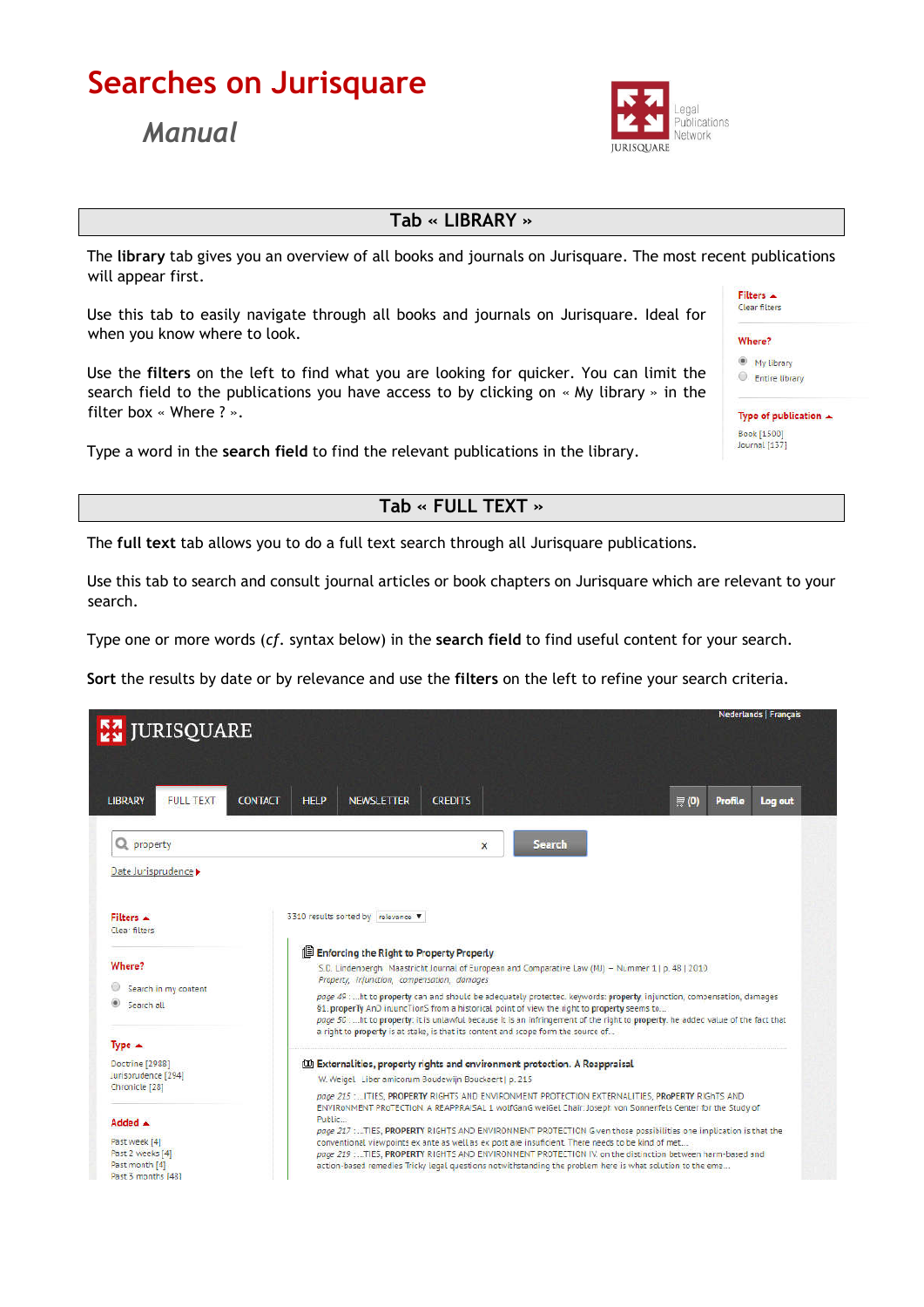|   | Search syntax:  |                                                                                                                                                                                                                                                                                                 |
|---|-----------------|-------------------------------------------------------------------------------------------------------------------------------------------------------------------------------------------------------------------------------------------------------------------------------------------------|
| п |                 | cations<br>Search for a term: type the term<br><b>JURISQUARE</b>                                                                                                                                                                                                                                |
|   | Example         | property                                                                                                                                                                                                                                                                                        |
| ٠ |                 | Search for multiple terms: use quotation marks to create à word group                                                                                                                                                                                                                           |
|   | Example         | "family property"                                                                                                                                                                                                                                                                               |
| ٠ |                 | Combine more terms: use the following characters<br>[put nothing]: search both terms<br>[if you put nothing it means « and »]                                                                                                                                                                   |
|   | Examples        | termination cancellation                                                                                                                                                                                                                                                                        |
|   |                 | "debtor company" "third party"                                                                                                                                                                                                                                                                  |
|   | $+$ :           | the result always contains the term that is preceded by the + sign without a blank                                                                                                                                                                                                              |
|   | Examples        | delivery +goods                                                                                                                                                                                                                                                                                 |
|   |                 | "intellectual property" +"trade mark"                                                                                                                                                                                                                                                           |
|   | without a blank | - or !: exclude one or more terms, the term to be excluded must be preceded by the - or ! sign                                                                                                                                                                                                  |
|   | <b>Examples</b> | "corporal damage" - moral                                                                                                                                                                                                                                                                       |
|   |                 | culpability !"civil liability"                                                                                                                                                                                                                                                                  |
| ٠ | $\circ$         | Boolean operators (AND, OR, NOT) can be used (in capitals, with space)<br>Remark : these are not recognised as such when the complete search request is put in<br>capitals<br>Search for matching terms: place the $\alpha \sim \infty$ character (tilde) and a figure (representing the number |
|   |                 | of words that may separate the terms) after the quotation marks                                                                                                                                                                                                                                 |
|   | <b>Examples</b> | "theft violence"~10                                                                                                                                                                                                                                                                             |
|   |                 | "social liability"~5                                                                                                                                                                                                                                                                            |
| ٠ |                 | Give priority to one term over another term:<br>place the « ^ » character and a figure (representing the importance of a term compared to<br>another term) after the term to which priority needs to be given                                                                                   |
|   | <b>Examples</b> | trade^5 "unfair competition"                                                                                                                                                                                                                                                                    |
|   |                 | "privacy right"^10 protection                                                                                                                                                                                                                                                                   |
| ٠ |                 | Process imprecise queries : use the following character                                                                                                                                                                                                                                         |
|   | ∼∶              | search for a term with maximum 1 or 2 changes (changing places of 2 characters counts as<br>1 change)<br>number of changes permitted is determined by the length of the term<br>1 or 2 characters : exact matching                                                                              |
|   |                 | 3, 4 or 5 characters : 1 change permitted<br>more than 5 characters : 2 changes permitted                                                                                                                                                                                                       |